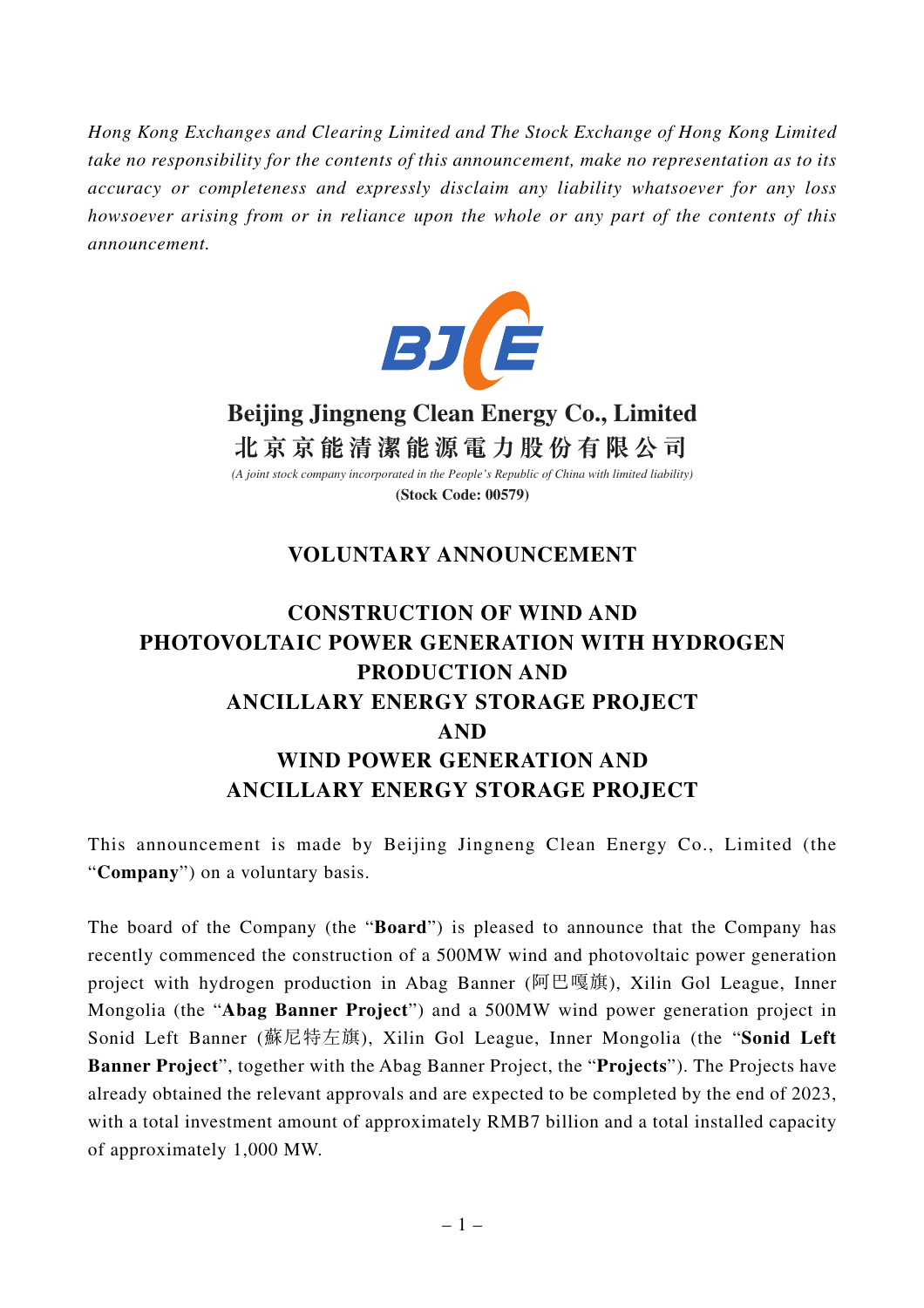### **Abag Banner Project**

The Abag Banner Project is estimated to have an installed capacity of approximately 500MW and be equipped with a 75MW/150MWh energy storage project. Its annual power generation amount is estimated to achieve approximately 1,254,865 MWh. Approximately 10MW of the wind-generated power of the Abag Banner Project will be used to produce hydrogen, which is estimated to achieve a hydrogen production amount of 7.3 million  $Nm^3$ /year.

As one of the development directions of new energy, hydrogen power is in line with the Company's development strategy and will help to maintain the Company's competitive advantages during the process of achieving "Carbon Peak and Carbon Neutral" (碳達峰與碳 中和).

#### **Sonid Left Banner Project**

The Sonid Left Banner Project is estimated to have an installed capacity of approximately 500MW and be equipped with a 75MW/150MWh energy storage project. Its annual power generation amount is estimated to achieve approximately 1,527,998 MWh.

#### **Impact of the Projects Construction**

After completion of construction, the Projects, together with the nearby thermal energy and energy storage stations, will increase the wind and photovoltaic power generation capacity of the Company, reduce the waste of wind and solar power resources and realize an integrated operation of wind and photovoltaic power generation, power storage and hydrogen production. The construction of the Projects would not constitute a transaction for the Company under Chapter 14 or Chapter 14A of the Rules Governing the Listing of Securities on the Stock Exchange of Hong Kong Limited.